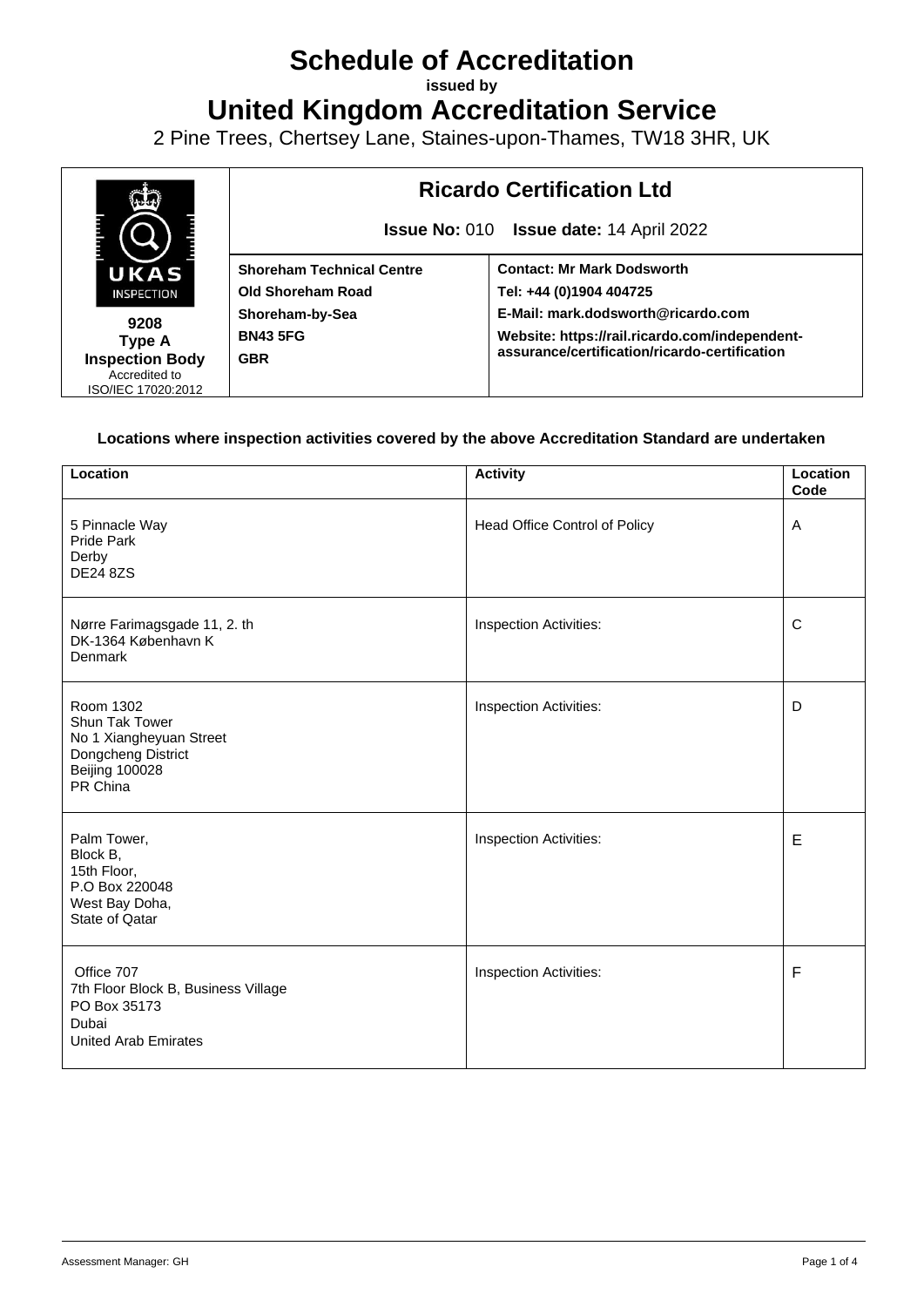

**9208** Type A Inspection Body Accredited to ISO/IEC 17020:2012

# **Schedule of Accreditation issued by United Kingdom Accreditation Service**

2 Pine Trees, Chertsey Lane, Staines -upon -Thames, TW18 3HR, UK

## **Ricardo Certification Ltd**

**Issue No:** 010 **Issue date:** 14 April 2022

### DETAIL OF ACCREDITATION

| <b>Field of Inspection</b>                                                                                                                                                       | <b>Type and Range of</b><br>Inspection   | <b>Methods and</b><br><b>Procedures</b>                                           | <b>Essential</b><br><b>Requirements</b> | Location<br>Code |
|----------------------------------------------------------------------------------------------------------------------------------------------------------------------------------|------------------------------------------|-----------------------------------------------------------------------------------|-----------------------------------------|------------------|
| <b>EU Regulation No.</b><br>402/2013 Implementing<br>Article 6 (3) a of<br>Directive 2004/49/EC -<br><b>On Common Safety</b><br>Method for risk<br>evaluation and<br>assessment. | <b>Command Control and</b><br>Signalling | Independent<br>assessment of the<br>application of the risk<br>management process | 402/2013/EC Annex I                     | A, C             |
| <b>EU Regulation No.</b><br>402/2013 Implementing<br>Article 6 (3) a of<br>Directive 2004/49/EC -<br>On Common Safety<br>Method for risk<br>evaluation and<br>assessment.        | Energy                                   | Independent<br>assessment of the<br>application of the risk<br>management process | 402/2013/EC Annex I                     | A, C             |
| <b>EU Regulation No.</b><br>402/2013 Implementing<br>Article 6 (3) a of<br>Directive 2004/49/EC -<br>On Common Safety<br>Method for risk<br>evaluation and<br>assessment.        | Infrastructure                           | Independent<br>assessment of the<br>application of the risk<br>management process | 402/2013/EC Annex I                     | A, C             |
| <b>EU Regulation No.</b><br>402/2013 Implementing<br>Article 6 (3) a of<br>Directive 2004/49/EC -<br>On Common Safety<br>Method for risk<br>evaluation and<br>assessment.        | <b>Rolling Stock</b>                     | Independent<br>assessment of the<br>application of the risk<br>management process | 402/2013/EC Annex I                     | A, C, D          |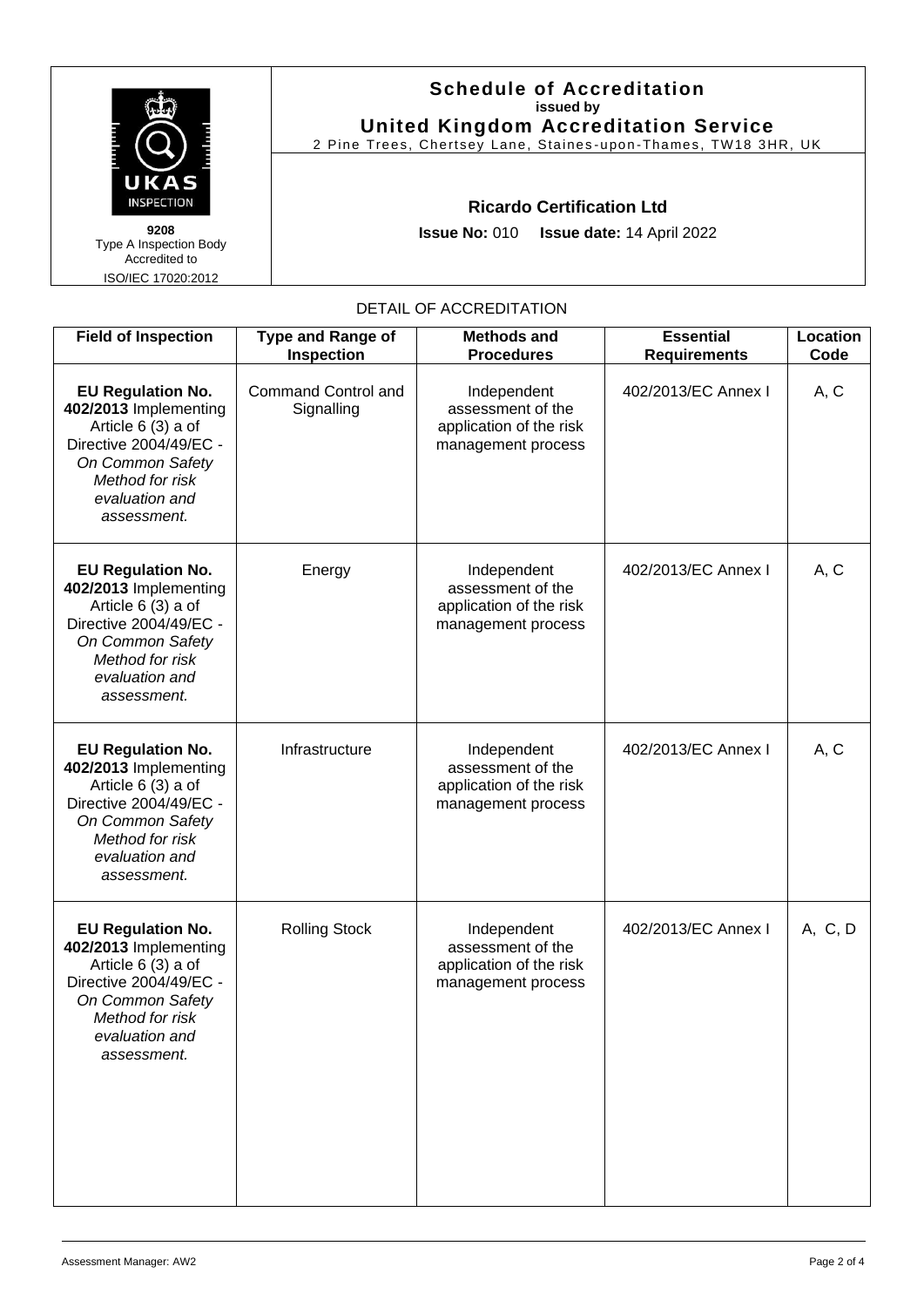| UKAS                                                                                                                                                                      |                                          | <b>Schedule of Accreditation</b><br>issued by<br><b>United Kingdom Accreditation Service</b><br>2 Pine Trees, Chertsey Lane, Staines-upon-Thames, TW18 3HR, UK |                                                                                                              |                  |  |
|---------------------------------------------------------------------------------------------------------------------------------------------------------------------------|------------------------------------------|----------------------------------------------------------------------------------------------------------------------------------------------------------------|--------------------------------------------------------------------------------------------------------------|------------------|--|
| <b>INSPECTION</b><br>9208<br>Type A Inspection Body<br>Accredited to<br>ISO/IEC 17020:2012                                                                                |                                          | <b>Ricardo Certification Ltd</b><br><b>Issue No: 010</b><br>Issue date: 14 April 2022                                                                          |                                                                                                              |                  |  |
| <b>Field of Inspection</b>                                                                                                                                                | <b>Type and Range of</b><br>Inspection   | <b>Methods and</b><br><b>Procedures</b>                                                                                                                        | <b>Essential</b><br><b>Requirements</b>                                                                      | Location<br>Code |  |
| <b>EU Regulation No.</b><br>402/2013 Implementing<br>Article 6 (3) a of<br>Directive 2004/49/EC -<br>On Common Safety<br>Method for risk<br>evaluation and<br>assessment. | Organisational                           | Independent<br>assessment of the<br>application of the risk<br>management process                                                                              | 402/2013/EC Annex I                                                                                          | А,               |  |
| <b>EU Regulation No.</b><br>402/2013 Implementing<br>Article 6 (3) a of<br>Directive 2004/49/EC -<br>On Common Safety<br>Method for risk<br>evaluation and<br>assessment. | Operational                              | Independent<br>assessment of the<br>application of the risk<br>management process                                                                              | 402/2013/EC Annex I                                                                                          | А,               |  |
| <b>Independent Safety</b><br>Assessment                                                                                                                                   | <b>Command Control and</b><br>Signalling | <b>Independent Safety</b><br>Assessment                                                                                                                        | Ricardo defined<br>process<br>EN 50126-1:2017:AC-<br>2006 / AC-2010<br>EN 50128:2011 & 2001<br>EN 50129:2018 | A, C, D,<br>E, F |  |
| <b>Independent Safety</b><br>Assessment                                                                                                                                   | Energy                                   | <b>Independent Safety</b><br>Assessment                                                                                                                        | Ricardo defined<br>process<br>EN 50126-1:2017:AC-<br>2006 / AC-2010<br>EN 50128:2011 & 2001<br>EN 50129:2018 | A, C             |  |
| Independent Safety<br>Assessment                                                                                                                                          | Infrastructure                           | Independent Safety<br>Assessment                                                                                                                               | Ricardo defined<br>process<br>EN 50126-1:2017:AC-<br>2006 / AC-2010<br>EN 50128:2011 & 2001<br>EN 50129:2018 | A, C, E,<br>F    |  |